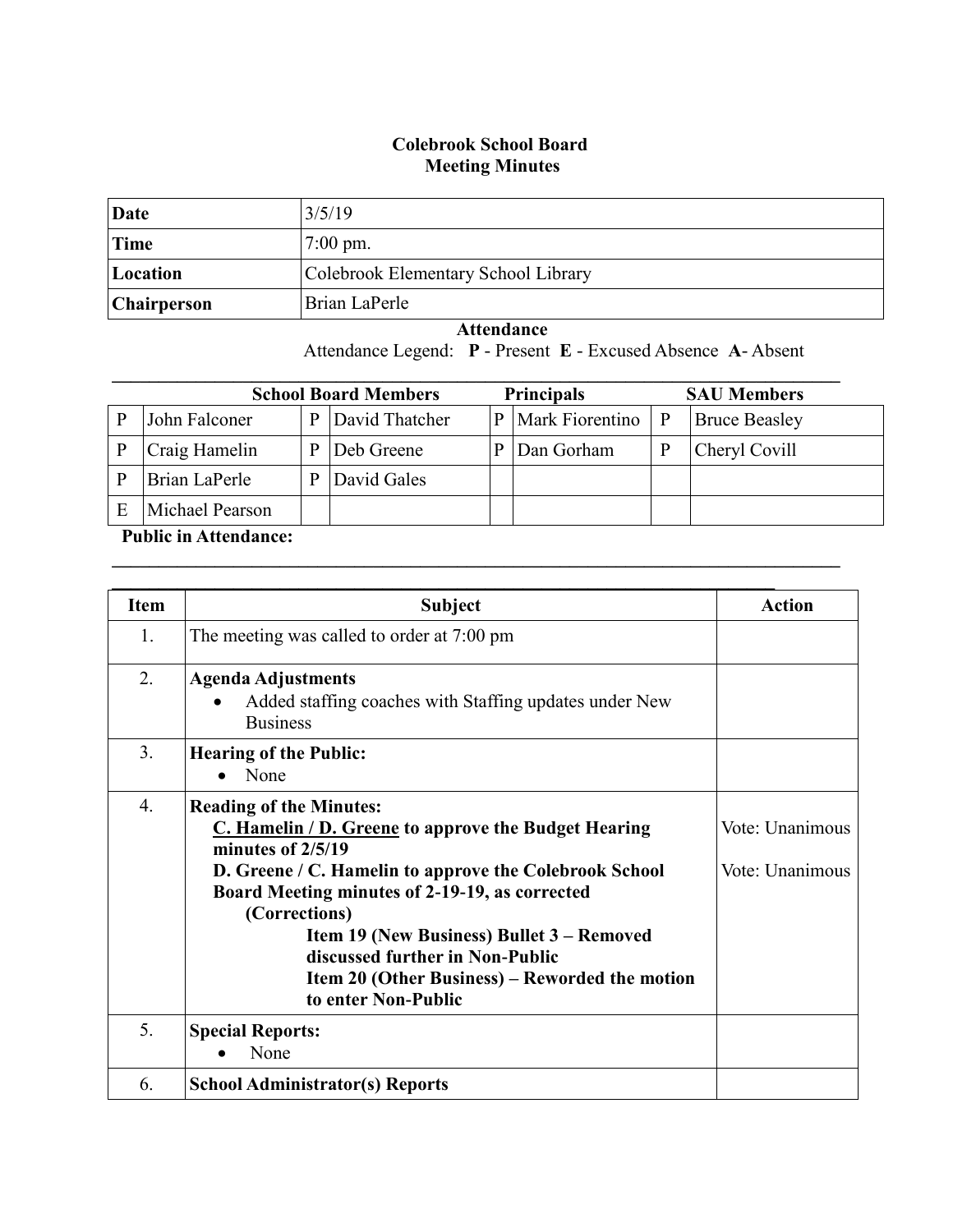|    | <b>Colebrook Elementary - Dan Gorham</b>                                                                                                                                                                                                                                                                                                                                                                                                                                                                                                                                                                                                                                                                                                                                                                                                                                                                                                                                                                                                                                                                                                                                                                                                                                                                                                                                                                                                                                                                                                                                                                                                                                                                                                                                                                                                                                                                                                                                                               |  |
|----|--------------------------------------------------------------------------------------------------------------------------------------------------------------------------------------------------------------------------------------------------------------------------------------------------------------------------------------------------------------------------------------------------------------------------------------------------------------------------------------------------------------------------------------------------------------------------------------------------------------------------------------------------------------------------------------------------------------------------------------------------------------------------------------------------------------------------------------------------------------------------------------------------------------------------------------------------------------------------------------------------------------------------------------------------------------------------------------------------------------------------------------------------------------------------------------------------------------------------------------------------------------------------------------------------------------------------------------------------------------------------------------------------------------------------------------------------------------------------------------------------------------------------------------------------------------------------------------------------------------------------------------------------------------------------------------------------------------------------------------------------------------------------------------------------------------------------------------------------------------------------------------------------------------------------------------------------------------------------------------------------------|--|
|    | Curriculum Fair – Thursday, March $14th$ from 6-7 pm. $\omega$                                                                                                                                                                                                                                                                                                                                                                                                                                                                                                                                                                                                                                                                                                                                                                                                                                                                                                                                                                                                                                                                                                                                                                                                                                                                                                                                                                                                                                                                                                                                                                                                                                                                                                                                                                                                                                                                                                                                         |  |
|    | CES cafeteria and library.                                                                                                                                                                                                                                                                                                                                                                                                                                                                                                                                                                                                                                                                                                                                                                                                                                                                                                                                                                                                                                                                                                                                                                                                                                                                                                                                                                                                                                                                                                                                                                                                                                                                                                                                                                                                                                                                                                                                                                             |  |
|    | Newsletter                                                                                                                                                                                                                                                                                                                                                                                                                                                                                                                                                                                                                                                                                                                                                                                                                                                                                                                                                                                                                                                                                                                                                                                                                                                                                                                                                                                                                                                                                                                                                                                                                                                                                                                                                                                                                                                                                                                                                                                             |  |
|    | <b>Colebrook Academy - Mark Fiorentino</b>                                                                                                                                                                                                                                                                                                                                                                                                                                                                                                                                                                                                                                                                                                                                                                                                                                                                                                                                                                                                                                                                                                                                                                                                                                                                                                                                                                                                                                                                                                                                                                                                                                                                                                                                                                                                                                                                                                                                                             |  |
|    | The Program of Studies for the 2019-2020 school year will be<br>going out this week. Students will begin selecting courses<br>soon.                                                                                                                                                                                                                                                                                                                                                                                                                                                                                                                                                                                                                                                                                                                                                                                                                                                                                                                                                                                                                                                                                                                                                                                                                                                                                                                                                                                                                                                                                                                                                                                                                                                                                                                                                                                                                                                                    |  |
|    | The Tillotson approved just under \$5,000.00 for the Baseball<br>team to go out to Cooperstown in the spring of 2020.<br>Congrats to the boys who presented this                                                                                                                                                                                                                                                                                                                                                                                                                                                                                                                                                                                                                                                                                                                                                                                                                                                                                                                                                                                                                                                                                                                                                                                                                                                                                                                                                                                                                                                                                                                                                                                                                                                                                                                                                                                                                                       |  |
| 7. | <b>Superintendent's Report: Bruce Beasley</b>                                                                                                                                                                                                                                                                                                                                                                                                                                                                                                                                                                                                                                                                                                                                                                                                                                                                                                                                                                                                                                                                                                                                                                                                                                                                                                                                                                                                                                                                                                                                                                                                                                                                                                                                                                                                                                                                                                                                                          |  |
|    | The Collaborative Committee has finished with the<br>community forums on Model 11. The feedback from those in<br>attendance has been fairly similar across each of the four<br>forums. Many questions that are being asked are the same<br>questions identified already. Those questions will feed right<br>into the Warrant Article for further research. Kind in mind the<br>article being proposed does not bind a community to anything<br>other than a deeper dive into Model 11.<br>The Professional Development Team has been busy planning<br>$\bullet$<br>upcoming work. The March day will be held in Pittsburg and<br>will include Nicole Highmark from NHSBA. Nicole will<br>review the Code of Ethics and the Code of Conduct with staff<br>members from all four schools. Justice Broderick has been<br>moved to the Oct. 2019 early release day. Justice Broderick<br>will share with high school students in the morning and with<br>staff in the afternoon. Mr. Beasley wants to mention the entire<br>staff will be attending a training in Berlin in Oct. that is being<br>supported by North Country Educational Services.<br>The basketball teams are both still participating in the<br>Division IV state tournament. The girl's team upset $2nd$ ranked<br>Farmington last week and will play in the Final Four at<br>Plymouth State on Wed. the $27th$ . The boy's team has just<br>started their journey and come out victorious in a preliminary<br>win over Lisbon. Their next contest is on Thur. 28 <sup>th</sup> at<br>Littleton. Good luck to both teams.<br>Mr. Beasley mailed a letter to the members of the State Board<br>of Education on behalf of the Colebrook School Board. The<br>letter was shared with Brian and Barrett to look over and to<br>make sure it met the call to action and that it contained<br>accurate information. Mr. Beasley emailed the letter to other<br>board members.<br>Mr. Beasley was able to get to Little Diamond State Park for |  |
|    | the Winter Carnival activities. Mr. Beasley also was able to                                                                                                                                                                                                                                                                                                                                                                                                                                                                                                                                                                                                                                                                                                                                                                                                                                                                                                                                                                                                                                                                                                                                                                                                                                                                                                                                                                                                                                                                                                                                                                                                                                                                                                                                                                                                                                                                                                                                           |  |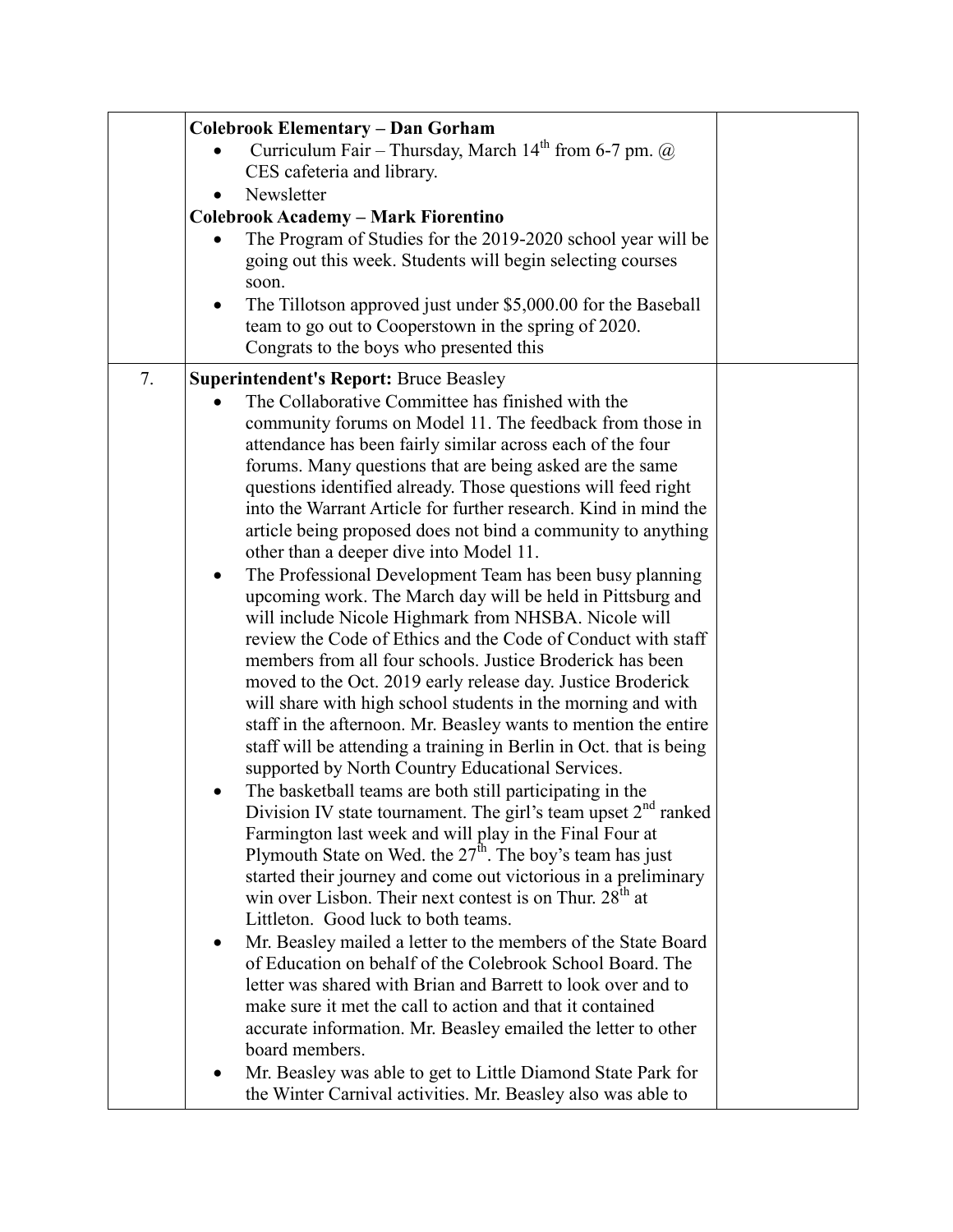|     | see the elementary teacher talent show.                                                                                                                                                                                                                                                                                               |                 |
|-----|---------------------------------------------------------------------------------------------------------------------------------------------------------------------------------------------------------------------------------------------------------------------------------------------------------------------------------------|-----------------|
| 8.  | <b>Business Administrator's Report: Cheryl Covill</b><br>Asked the board for their support on a donation to Lisa<br>Kenney in memory of James Kenney of \$75.00 to Colebrook<br>Ski-Bees Snowmobile Club.<br>D. Greene / D. Gales motion to donate \$75.00 in memory of<br><b>James Kenney to Colebrook Ski-Bees Snowmobile Club.</b> | Vote: Unanimous |
| 9.  | NH School Board Association Business: John Falconer<br>Email notifications of everything happening through<br>legislation                                                                                                                                                                                                             |                 |
| 10. | Co-Curricular Committee Report: Brian LaPerle<br>None                                                                                                                                                                                                                                                                                 |                 |
| 11. | <b>Building Committee: Craig Hamelin</b><br>Mr. Beasley mentioned they received the final documentation<br>from the Fire Marshall office. Cheryl has left messages for<br>Brett Brooks and hope to have answers before the Colebrook<br><b>Annual District Meeting.</b>                                                               |                 |
| 12. | <b>Policy Committee Report: Deb Greene</b><br>Finished the (J's) policies, working on the (I's) policies<br>Next meeting will be Thur. 21 <sup>st</sup> .<br>$\bullet$                                                                                                                                                                |                 |
| 13. | <b>Support Staff Committee Report: Michael Pearson</b><br>None                                                                                                                                                                                                                                                                        |                 |
| 14. | <b>Negotiations Committee Report: John Falconer</b><br>None                                                                                                                                                                                                                                                                           |                 |
| 15. | <b>Curriculum Committee Report: David Gales</b><br>None<br>$\bullet$                                                                                                                                                                                                                                                                  |                 |
| 16. | <b>Technology Committee Report: David Gales</b><br>None<br>$\bullet$                                                                                                                                                                                                                                                                  |                 |
| 17. | <b>Collaborative Committee Report: Brian LaPerle</b><br>Concerned on how the vote will go at the Annual District<br>Meeting.<br>More discussion on what everyone is hearing from the public<br>about Model 11.<br>The goal is to Educate first and finances second.                                                                   |                 |
| 18. | <b>Unfinished Business:</b><br>Cheryl distributed the revised motions on the Warrant Articles<br>and made necessary changes.<br>Date in the Colebrook School Report was wrong so Cheryl<br>٠<br>will have Carl collect them and insert the correct date to<br>Thursday, March 7 <sup>th</sup> .                                       |                 |